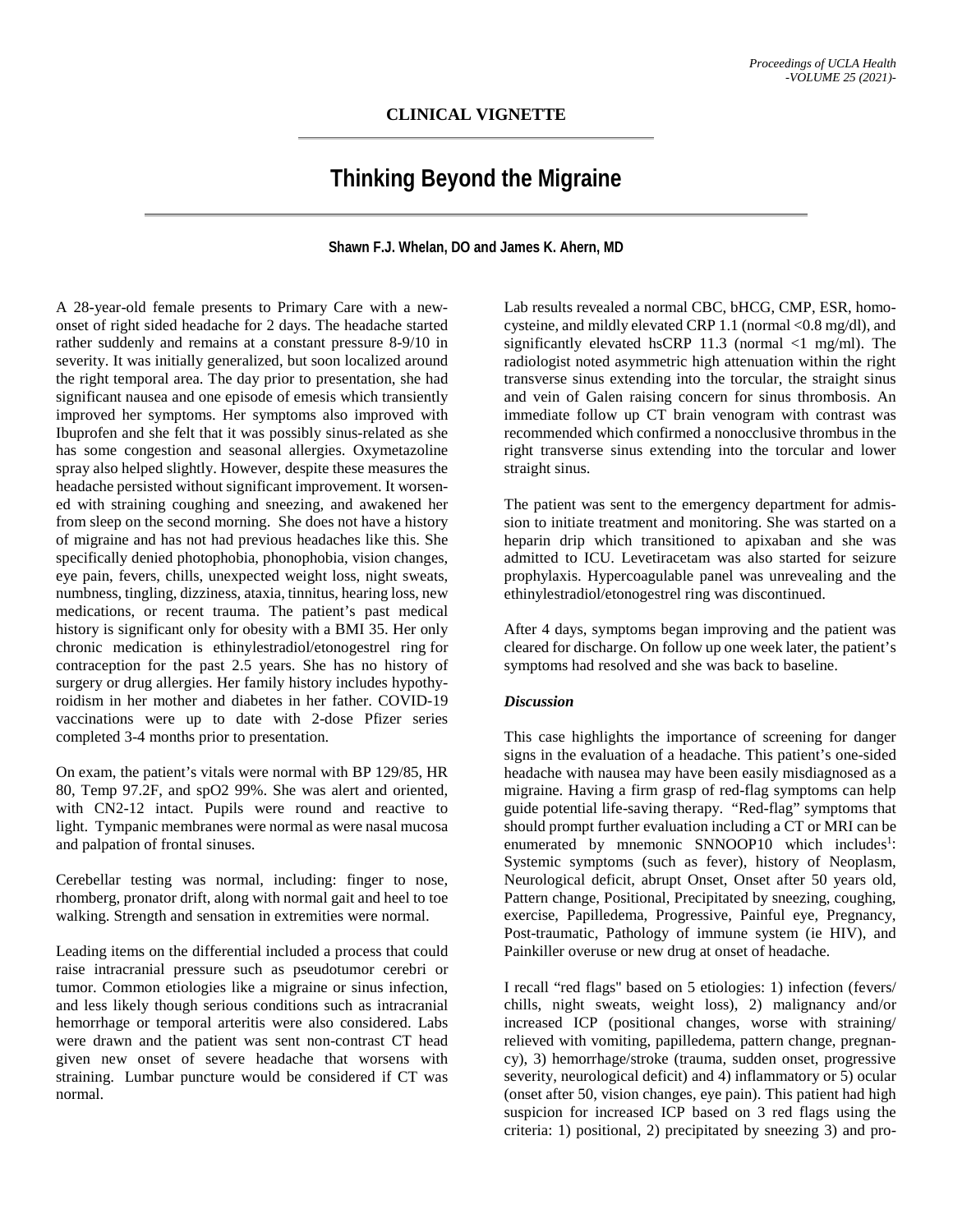gresssive. While not a strict red flag, the one-sided nature should include a consideration of intracranial neoplasm, cervical arterial dissection, giant cell arteritis, and cerebral venous sinus thrombosis.2

Cerebral venous thrombosis is relatively rare, with an annual incidence of about  $\langle 1.5 \text{ per } 100,000^3 \text{ and a median age of } 39 \rangle$ years. Females are affected by a 3:1 ratio,<sup>4</sup> possibly related to prothrombotic effects of estrogen associated with pregnancy and oral contraceptives. Pathogenesis involves a disruption of cerebral venous drainage and subsequent congestion, edema and increased intracranial pressure. In more than 85% of cases, identified risk factors include either genetic or acquired prothrombotic conditions. These include oral contraceptives, pregnancy, malignancy, infection, head injury, and mechanical precipitants.<sup>5</sup> Several cases have been reported with COVID-19 infections, and cases have been reported following AstraZeneca and Janssen vaccine within 5-30 days after vaccination.<sup>6-8</sup>

Signs and symptoms of CVT include isolated intracranial hypertension syndrome (headache with or without vomiting, papilledema, and visual problems), focal syndrome (focal deficits, seizures, or both) and encephalopathy (multifocal signs, mental status changes, stupor, or coma).<sup>9</sup> The headache can mimic that of migraine with aura which is why worsening with valsalva maneuver can be a particularly important history component, as is thorough evaluation for papilledema. Head CT has been normal in up to 30% of cases<sup>10</sup> and CT or MRI with venography may be needed to make the diagnosis. LP may be performed if imaging is non-revealing with concern for pseudotumor cerebri or meningitis.

Initial treatment involves starting anticoagulation with heparin with transition to a DOAC or warfarin for 3-6 months in cases with an inciting event, and 6-12 months otherwise. Lifelong anticoagulation is reserved for recurrent cases. Seizure prophylaxis is indicated for those with seizures on presentation and with supratentorial pathology including edema, infarction, or hemorrhage. Universal prophylaxis for focal lesions may not be needed.<sup>5,11</sup> The role for endovascular procedures is conflicting. Prognosis is generally good when treated early with 80% of cases making a full recovery. However, 5% of acute cases result in death, generally due to brain herniation.<sup>12,13</sup>

This case highlights the importance of keeping a broad differential when evaluating headaches and having a firm grasp of potential red flag signs in order to catch a rare and potentially life threatening but easily treatable condition such as cerebral venous thrombosis.

## **REFERENCES**

1. **Do TP, Remmers A, Schytz HW, Schankin C, Nelson SE, Obermann M, Hansen JM, Sinclair AJ, Gantenbein AR, Schoonman GG**. Red and orange flags for secondary headaches in clinical practice: SNNOOP10 list. *Neurology*. 2019 Jan 15;92(3):134-144. doi: 10.1212/WNL.

0000000000006697. Epub 2018 Dec 26. PMID: 30587518; PMCID: PMC6340385.

- 2. **Prakash S, Rathore C, Makwana P, Dave A**. A Cross-Sectional Clinic-Based Study in Patients With Side-Locked Unilateral Headache and Facial Pain. *Headache*. 2016 Jul;56(7):1183-93. doi: 10.1111/head.12842. Epub 2016 Jun 3. PMID: 27256162.
- 3. **Coutinho JM, Zuurbier SM, Aramideh M, Stam J**. The incidence of cerebral venous thrombosis: a cross-sectional study. *Stroke*. 2012 Dec;43(12):3375-7. doi: 10.1161/ STROKEAHA.112.671453. Epub 2012 Sep 20. PMID: 22996960.
- 4. **Coutinho JM, Ferro JM, Canhão P, Barinagarrementeria F, Cantú C, Bousser MG, Stam J**. Cerebral venous and sinus thrombosis in women. *Stroke*. 2009 Jul;40(7):2356-61. doi: 10.1161/STROKEAHA. 108.543884. Epub 2009 May 28. PMID: 19478226.
- 5. **Saposnik G, Barinagarrementeria F, Brown RD Jr, Bushnell CD, Cucchiara B, Cushman M, deVeber G, Ferro JM, Tsai FY; American Heart Association Stroke Council and the Council on Epidemiology and Prevention**. Diagnosis and management of cerebral venous thrombosis: a statement for healthcare professionals from the American Heart Association/ American Stroke Association. *Stroke*. 2011 Apr;42(4): 1158-92. doi: 10.1161/STR.0b013e31820a8364. Epub 2011 Feb 3. PMID: 21293023.
- 6. **Baldini T, Asioli GM, Romoli M, Carvalho Dias M, Schulte EC, Hauer L, Aguiar De Sousa D, Sellner J, Zini A**. Cerebral venous thrombosis and severe acute respiratory syndrome coronavirus-2 infection: A systematic review and meta-analysis. *Eur J Neurol*. 2021 Oct;28(10):3478-3490. doi: 10.1111/ene.14727. Epub 2021 Feb 2. PMID: 33426733; PMCID: PMC8014715.
- 7. **See I, Su JR, Lale A, Woo EJ, Guh AY, Shimabukuro TT, Streiff MB, Rao AK, Wheeler AP, Beavers SF, Durbin AP, Edwards K, Miller E, Harrington TA, Mba-Jonas A, Nair N, Nguyen DT, Talaat KR, Urrutia VC, Walker SC, Creech CB, Clark TA, DeStefano F, Broder KR**. US Case Reports of Cerebral Venous Sinus Thrombosis With Thrombocytopenia After Ad26.COV2.S Vaccination, March 2 to April 21, 2021. *JAMA*. 2021 Jun 22;325(24):2448-2456. doi: 10.1001/jama.2021.7517. PMID: 33929487; PMCID: PMC8087975.
- 8. **Schultz NH, Sørvoll IH, Michelsen AE, Munthe LA, Lund-Johansen F, Ahlen MT, Wiedmann M, Aamodt AH, Skattør TH, Tjønnfjord GE, Holme PA**. Thrombosis and Thrombocytopenia after ChAdOx1 nCoV-19 Vaccination. *N Engl J Med*. 2021 Jun 3;384(22): 2124-2130. doi: 10.1056/NEJMoa2104882. Epub 2021 Apr 9. PMID: 33835768; PMCID: PMC8112568.
- 9. **Ferro JM, Correia M, Pontes C, Baptista MV, Pita F; Cerebral Venous Thrombosis Portuguese Collaborative Study Group (Venoport).** Cerebral vein and dural sinus thrombosis in Portugal: 1980-1998. *Cerebrovasc Dis*. 2001;11(3):177-82. doi: 10.1159/ 000047635. PMID: 11306764.